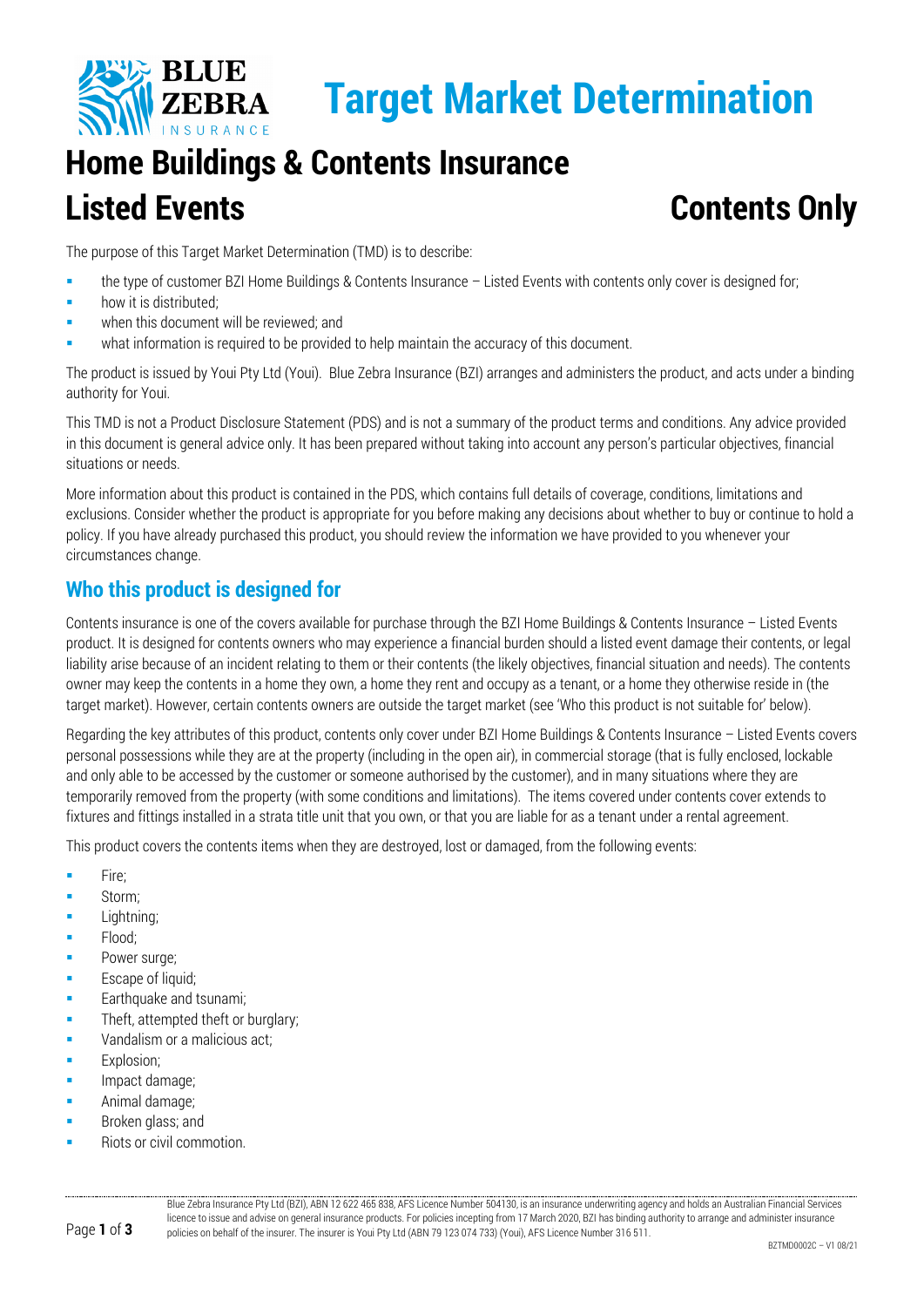### **Target Market Determination**



#### **Home Buildings & Contents Insurance – Listed Events, Contents Only**

In addition to repairing or replacing the contents items when they are damaged, the product will also provide for additional benefits that cover things such as temporary accommodation (if you are a tenant or strata title owner), and removing any damaged items or storing undamaged contents.

The product also provides some additional covers, including for certain events when your contents items are being moved to a new address, where keys are lost or stolen, or where there is electric motor burnout to certain contents items.

Another key attribute of contents only cover under the BZI Home Buildings & Contents Insurance – Listed Events product is cover for legal liability. This provides protection to the contents owner if they become liable to pay for the death of or injury to unrelated people, or damage to their property, for incidents that relate to the contents owner or their contents, anywhere in the world.

When you have contents only cover, there are also some optional covers for purchase to meet more specific objectives, financial situation and needs of contents owners. Where included on the policy, these covers are further key attributes of BZI Home Buildings & Contents Insurance – Listed Events:

- (a) **Portable items** designed for the owners of contents that are certain portable items who want to make sure they are insured for accidental loss or damage away from the insured address if they experience a financial loss as a result of those items being lost or damaged.
- (b) **Specified valuable items** designed for the owners of contents that are valuable personal items (jewellery, watches, collections) who want to make sure they are insured for their full value if they experience a financial loss as a result of those items being lost or damaged.

All the above key attributes make BZI Home Buildings & Contents Insurance – Listed Events with contents only cover likely to be consistent with the likely objectives, financial situation and needs of the target market because it provides cover, or the option to add cover, for certain events that may result in significant damage to the customer's contents, and provides coverage for the typical types of contents and valuable items that customers expect to be considered part of the insured property. The product also provides coverage for legal liability arising because of incidents relating to the contents or the contents owner.

#### **Who this product is not suitable for**

This product is not suitable for contents owners whose contents are:

- **EXECT** part of a dwelling they own and rent out i.e. landlord's fixtures and fittings;
- part of a hotel, motel or bed and breakfast accommodation;
- in storage that is not a commercial storage facility that is fully enclosed, lockable, and only accessible by them (or someone authorised by them);
- contained within a dwelling that is poorly maintained and not in an occupiable, liveable condition;
- certain items used to earn an income (such as photographic equipment and musical instruments).

#### **Distribution conditions**

BZI Home Buildings & Contents Insurance – Listed Events can only be purchased through an intermediary authorised by BZI. BZI has contractual arrangements with brokers (including their Authorised Representatives) who are appropriately licensed to sell their products, and as part of their licensing these brokers have adequate training to provide this product to their customers. BZI has a range of supervision and monitoring procedures, and provides training and support regarding the process to follow for getting quotes for this product and administering the policies once purchased.

When completing a quote, the BZI processes include a number of questions that enable the collection of information that help to determine if the applicant is within the target market for this product, if we will insure them and their contents, and for what premium and excess. The customer should always answer these questions accurately and check with their intermediary if they are not sure what a question means.

These conditions make it likely that BZI Home Buildings & Contents Insurance – Listed Events will only be distributed to consumers within the target market for this product because the brokers have knowledge of the policy terms and conditions, and processes are designed to identify instances where a policy is not suitable for the applicant.